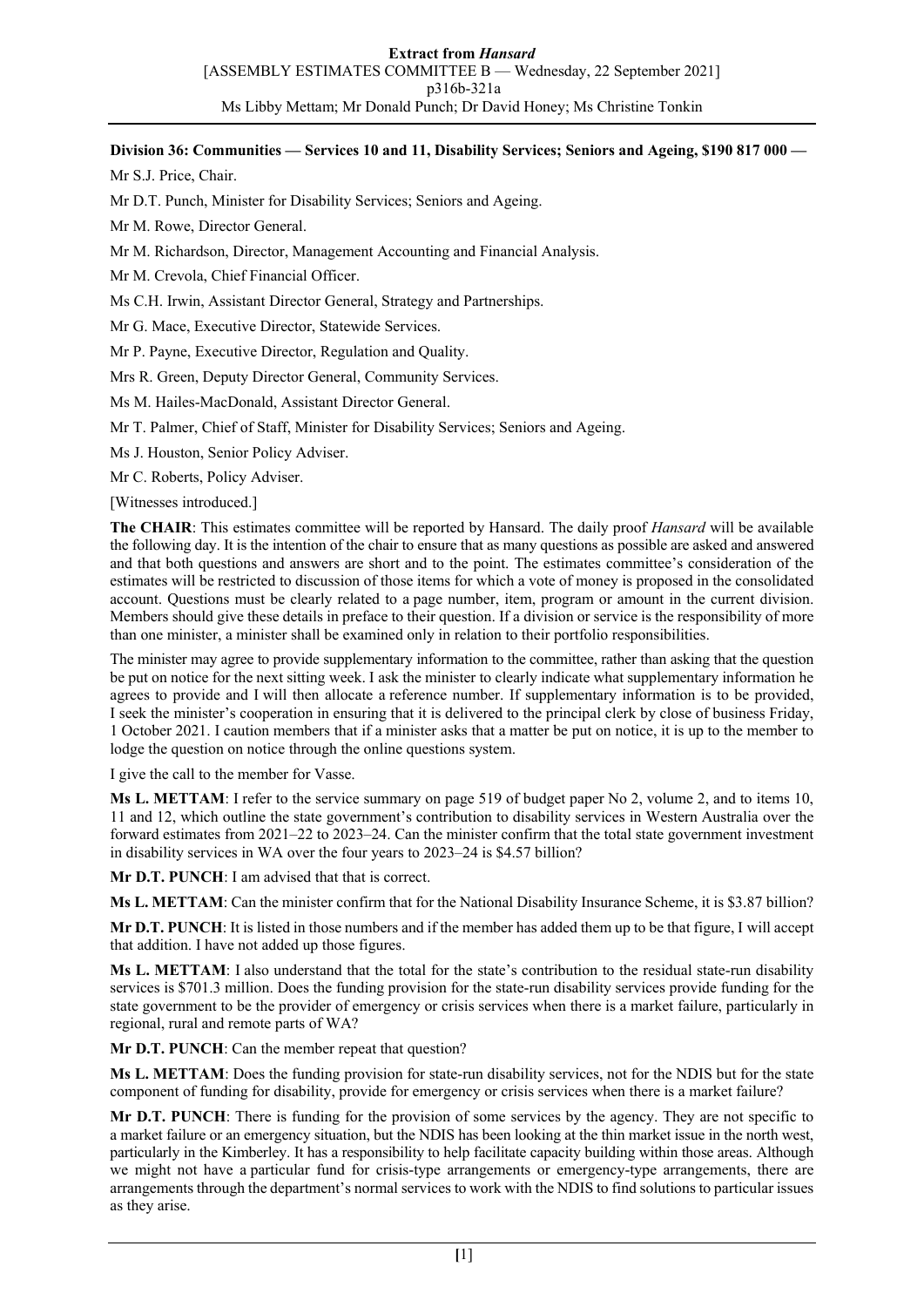**Ms L. METTAM**: Does the funding provision for state-run disability services provide funding for the full implementation of the state disability strategy over the forward estimates?

**Mr D.T. PUNCH**: There is some funding to support the state disability strategy, particularly in the \$5 million innovation fund. That fund is being developed on the co-design principle with the sector. How that is rolled out to support the strategy will be determined jointly with the sector. The implementation of the state disability strategy is not just the responsibility of this department. The department has an oversight role for that strategy through the office, but it is incumbent on all agencies, as has occurred, for example, with housing, to examine that strategy and then look at how the various components and arms within government might support delivery of the outcomes.

**Ms L. METTAM**: Does it make up only a small proportion of the state disability strategy over the forward estimates? This strategy is very important and I appreciate that a lot of work has been undertaken to invest in it. My understanding is that was only \$2.6 million for four years. Why is it such a small proportion of what is required?

**Mr D.T. PUNCH**: There is a \$5 million innovation fund and \$13.7 million will go into the office of disability to help drive the strategy. I think there is quite a significant amount of resource going into that strategy and, as I indicated, it is a whole-of-government responsibility. Responsibility for the delivery of that strategy will be across the whole of government, but, equally, it includes the sector as well. It is a collective responsibility for a strategy that was collectively co-designed with the sector.

**Ms L. METTAM**: I refer to page 138 of budget paper No 3, the *Economic and fiscal outlook*. Under the heading "Office of Disability" it indicates that the state government will establish and operate the department's office of disability, with an additional \$13.4 million to be spent over 2021–22 to 2024–25, and that the office will lead the state strategic policy and stewardship funding. Can the minister advise whether this funding includes funding to implement the state disability strategy and its action plans?

[9.10 pm]

**Mr D.T. PUNCH**: Sorry, member. Can you repeat the last part of that question?

**Ms L. METTAM**: Can the minister advise whether this funding includes funding to implement the state disability strategy and its action plans?

**Mr D.T. PUNCH**: Is this part of this division or division 2?

**Ms L. METTAM**: It is under the *Economic and fiscal outlook*, office of disability.

**Mr D.T. PUNCH**: Is that not budget paper No 3?

**Ms L. METTAM**: It is in the *Economic and fiscal outlook*.

**The CHAIR**: It is the office of disability. Is that something that sits under your portfolio, minister?

**Ms L. METTAM**: There is probably another line item that I can use.

**The CHAIR**: It is a legitimate question.

**Mr D.T. PUNCH**: Okay.

**The CHAIR**: But whether there is specific detail in one of the other budget papers for it, there probably is. It is really up to you how you want to respond, minister.

**Mr D.T. PUNCH**: Sorry, member. I was distracted with the issue of which division it was in. Can the member just give me, again, the core question and I will focus totally on it.

**Ms L. METTAM**: Okay. Regarding the funding that has been provided for the new office of disability, is any of that funding for the disability strategy and the action items that are part of that?

**Mr D.T. PUNCH**: The funding is for the operation of the office. It is actually something that the sector itself called for as part of the strategy development, so the sector as a whole is keenly awaiting the office. The amount of money will not provide direct grants et cetera to the sector; it is about the delivery of the funded programs that we have allocated. The office is equally about looking after the management of our relationship with the National Disability Insurance Scheme and the federal government. It is about looking at supporting access and inclusion both within the public sector and across the state. The office will also be concerned with government and legislation, so it has a raft of responsibilities, which are essentially about managing the state's interests in disability and ensuring that the state in its engagement with disability is grounded with the sector as a whole. As the member would know, one of the key messages from the disability sector is that it does things with people, not for people or on behalf of people. Therefore, the office has a really important role in ensuring that that perspective is there not only within the agency as a whole, but also in terms of how the government deals with the issue of disability both at a state level, with participants, and a federal level in terms of both the commonwealth government and the NDIS.

**Ms L. METTAM**: Can the minister outline the core functions of the office of disability and how the \$13.4 million will be expended over the forward estimates?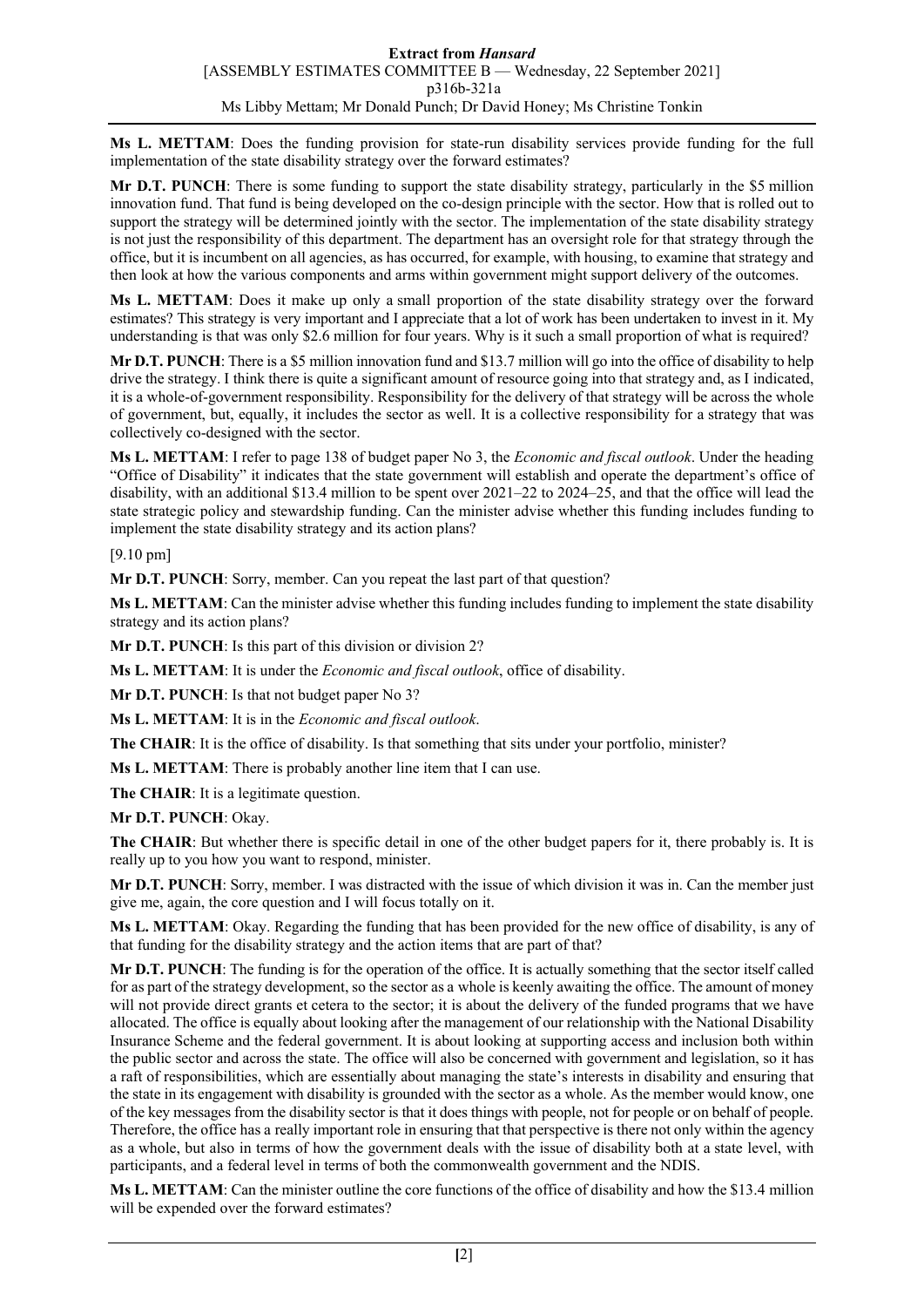## **Extract from** *Hansard* [ASSEMBLY ESTIMATES COMMITTEE B — Wednesday, 22 September 2021] p316b-321a Ms Libby Mettam; Mr Donald Punch; Dr David Honey; Ms Christine Tonkin

**Mr D.T. PUNCH**: There are four functions. The first function is supporting access and inclusion. Inclusion is a particularly important one because that is the key message thatI get continually from the sector as a whole. Inclusion looks at the development of the sector itself, particularly as we transition into the full NDIS, and at stewardship in the sense of ensuring that what the state expected out of the NDIS is actually what is delivered. I certainly had an awful lot of feedback and anxiety from the sector about the manner in which the NDIS is being rolled out within our state, and I am sure that the member will have had the same inquiries through her electorate office that I am getting through mine in that respect. That is a very fundamental issue in terms of how we ensure that the NDIS delivers not only in a high-volume market such as Perth—to use those market terms that the NDIS uses—but also for people who are in the Kimberley, the Pilbara or the central wheatbelt where the circumstances are very different.

This office will articulate that narrative for us and provide leadership in terms of the engagement with the commonwealth to ensure that that happens. This links into the third function, which is about intergovernmental relations at both a ministerial council and an agency level. The NDIS has grown enormously—in fact, I am sure it might have some IT functions, member for Cottesloe. It has 11 000 people now. That is a very important aspect of the functions of this office. The fourth function is in regard to governments and legislation. We are certainly in a very different environment today than we have been previously, and we need to ensure that we are cognisant of the legislative framework that rolls out, not only in respect of disabilities, but also where other aspects of legislative action might have an impact on disability, and that we make conscious decisions around that.

**Ms L. METTAM**: Can the minister outline what FTEs will be allocated to this office, the position that will head the office and who they will report to?

**Mr D.T. PUNCH**: There are 27 FTEs this financial year. The position has a responsibility to the assistant director general for strategy and partnerships and a direct relationship with the director general in terms of advice on disability. The director general, of course, reports directly to me in relation to disabilities. This office is embedded within a broader division of the agency, which I think is important because part of the rationale for bringing Communities together was to start to build that seamlessness between different aspects of community services, but because disability is so fundamentally important in terms of getting it right, this position also has a direct accountability to the director general.

**Ms L. METTAM**: Did the minister say that the office has been established already? I just have a question about where and when it will be operational.

**Mr D.T. PUNCH**: The office is in the process of being established now, so we have announced it in this budget. It is located in Fremantle. I might ask the director general to comment further on that if need be.

**Mr M. Rowe**: Thank you for the question. We are in the process of establishing the structure of the office. As the minister implied, it has been announced in this budget. The funding is there. The FTE is there. We have an interim management arrangement. Ms Hailes-MacDonald has the lead for the office of disability for now and we are looking forward to the minister perhaps making an announcement in the fullness of time, at the appropriate juncture, about the office. We are looking forward to delivering the four outcome areas that the minister identified previously.

**Mr D.T. PUNCH**: If I may, chair.

**The CHAIR**: Yes.

**Mr D.T. PUNCH**: I am looking forward to meeting the staff because I think this is a fundamentally important part of the organisation.

**Ms L. METTAM**: The minister touched on the NDIS, and I understand that there will be further negotiation of the state and federal agreement in 2022 or 2023.

**Mr D.T. PUNCH**: It will be in 2023.

**Ms L. METTAM**: How prepared are we in terms of being able to advocate in the best possible way for the disability sector here in WA and gather information about what makes Western Australia unique to ensure that we get the best bang for buck and all those billions of dollars for the sector?

**Mr D.T. PUNCH**: I am certainly more confident now that Minister Reynolds has agreed, and has requested the agency and the agency has agreed, to release its internal data to all states so that we can have a better understanding of the drivers within the NDIS, what the cost structures are and what the assumptions are behind some of the forward estimates. In some of the published data, I can see fundamental differences in the way that we see that data and potentially the way the commonwealth is seeing that data. I think that provides a very good basis for our Treasury to do the analysis and to look at how we make sure that the NDIS, from a financial point of view, is best suited to the needs of Western Australia. There is also a more fundamental issue with the NDIS rollout being relevant to the needs, for example, of remote Aboriginal communities or areas in regional and remote Western Australia where there are thin markets or there may be only a single provider. A number of aspects are associated with that and we are doing the work now to make sure that the current operation of the NDIS better reflects that. Certainly, the bilaterals would be part of the discussions.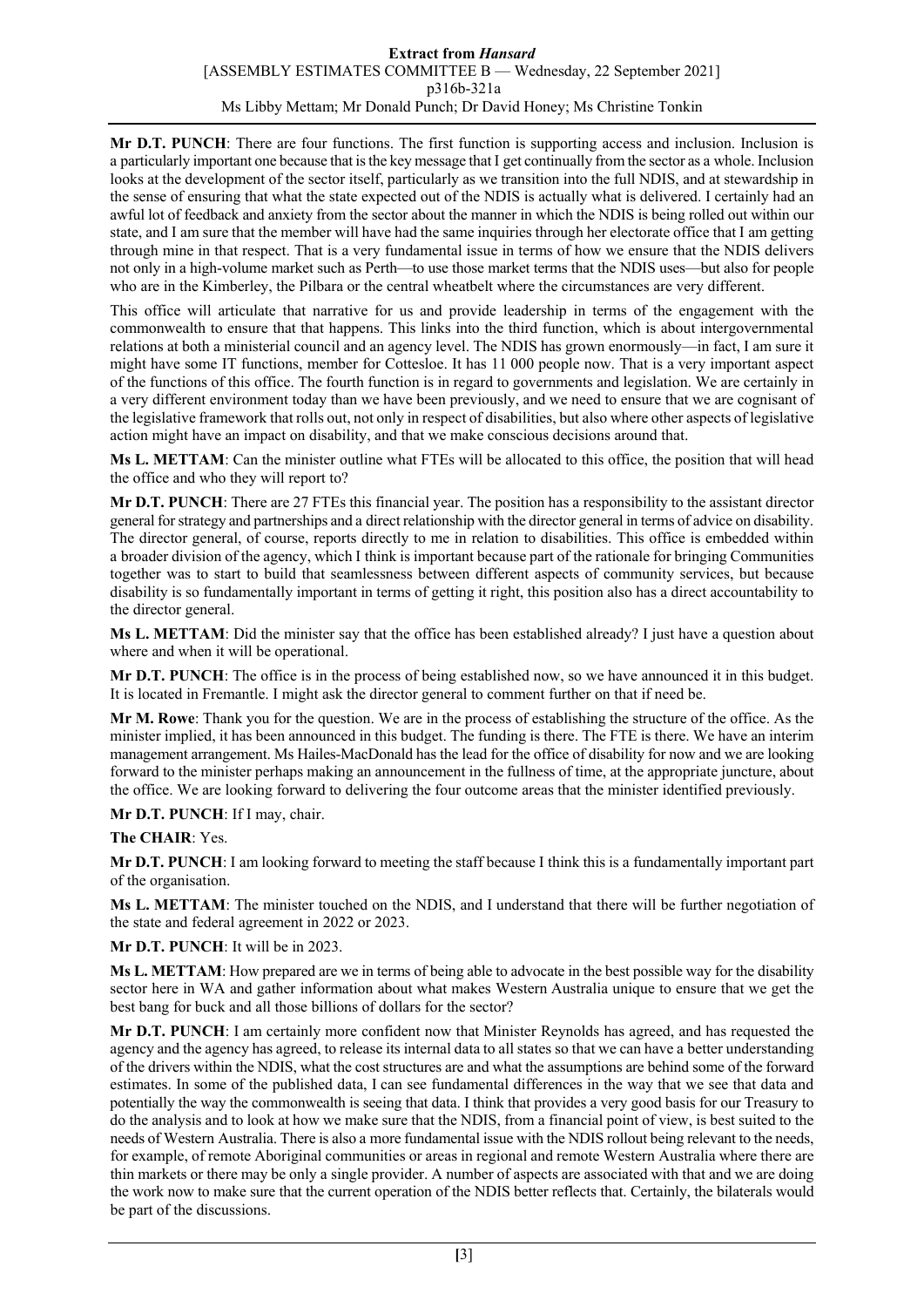## [9.20 pm]

**Dr D.J. HONEY**: The minister would no doubt be aware that there are some ongoing concerns about the demise of Lady Lawley Cottage in my electorate. The particular issue that has been raised by the parents who use that facility has been around the quality of service offered by alternative service providers. I suspect that the minister is aware of the cottage. It was particularly well set up for high-needs children to provide respite care for carers, typically parents. Now that the NDIS has come in, I understand that carers and parents enjoy availing themselves of alternative uses of the money, but of course it means that funding no longer goes there. I was encouraged by what the minister was saying before. The feedback I have had from parents is that, yes, there are alternative respite care providers, but they are saying the quality of services is variable and quite often quite low, with an inadequacy of qualified staff. Lady Lawley Cottage had six nurses on duty at all times to care for children. I was encouraged by what the minister said, but perhaps he could comment on the discussion that is going on around some minimum level of service or appropriate standards for care services provided by other parties.

**Mr D.T. PUNCH**: I might ask the director general or Marion Hailes-MacDonald to comment on the specifics of Lady Lawley Cottage, but I would like to comment briefly on the Quality and Safeguards Commission, which is a separate entity to the NDIS. In my view, I think the commission has focused overtly on ticking the box on compliance at administrative levels. The original thinking behind the commission was that it would have a developmental component to it that would be about working with organisations or providers on how to improve quality of service. That seems to have been lost in a compliance audit role and it is something that deserves revisiting, not only for the instance the member is talking about but more generally across the sector in how we lift and support people to deliver the best quality of service that they can. I will defer to Marion if I may.

**Ms M. Hailes-MacDonald**: In relation to the specifics about Lady Lawley Cottage, the Australian Red Cross has engaged a consultant who is working with parents and other stakeholders to engage a range of service providers to look at how the property may be used but also how it can be used in a sustainable way. The NDIS does not pay for nursing. That has been a crux in the changes of the service delivery for Lady Lawley Cottage.

**Dr D.J. HONEY**: I was familiar with the Red Cross using its best endeavours to see whether it can encourage other service providers to utilise the facility and I am sure everyone dearly hopes that it is the case. It is a fantastic facility in a fabulous location. I think it really shows respect for the children who have disabilities. It has beautiful amenities and the children are not shoved away in a little, dark corner somewhere. I appreciate that the state has been helping with that. Is the agency the minister referred to a state or federal agency?

**Mr D.T. PUNCH**: It is a federal agency. It was set up as part of the development of the NDIS generally.

**Dr D.J. HONEY**: So I should harass my federal colleagues?

**Mr D.T. PUNCH**: Harass at will.

**Ms C.M. TONKIN**: I refer to the line item "Office of Disability" under the new initiatives listed in budget paper No 2, volume 2 on page 514. Can the minister please explain why the state government has invested in the establishment of an office of disability and how it might assist community organisations, such as the Floreat Surf Life Saving Club, to provide increased opportunities for people with disabilities to participate in recreational and capacity-building activities such as surf lifesaving?

**Mr D.T. PUNCH**: Thank you very much, member. I have to say that I have been so impressed with the member's work in raising the profile of community services and human services needs generally within her electorate. It has been outstanding.

As we talked about earlier, I have been very proud to be part of the McGowan Labor government, which is establishing an office of disability as part of this budget. The establishment of the office will ensure disability continues to be at the forefront of the state government's focus.

**Ms L. METTAM**: It is the government that went with the Geelong decision-making model as opposed to localised decision-making. That is what I hear about.

**Mr D.T. PUNCH**: It is a very good model as long as we get a minister and an NDIS that drives it and listens to the state by taking the expertise that exists within the state. I will continue with my answer to the question because I know the member has an axe to grind on that issue.

The establishment of this office will ensure that disability continues to be at the forefront of the state government's focus. I know from my extensive consultation with the sector that it welcomes this office and looks forward to it. It will be a strong voice advocating for people with disability across government, the disability sector and the broader community. As we have discussed, it will sit within the Department of Communities. The office will drive work and innovation to advance inclusion and participation of people with disability in Western Australia. That goes to the heart of the work that I recently witnessed in the member's electorate at the Floreat Surf Life Saving Club. It is doing excellent work. I was very impressed with the team there for engaging with young people and